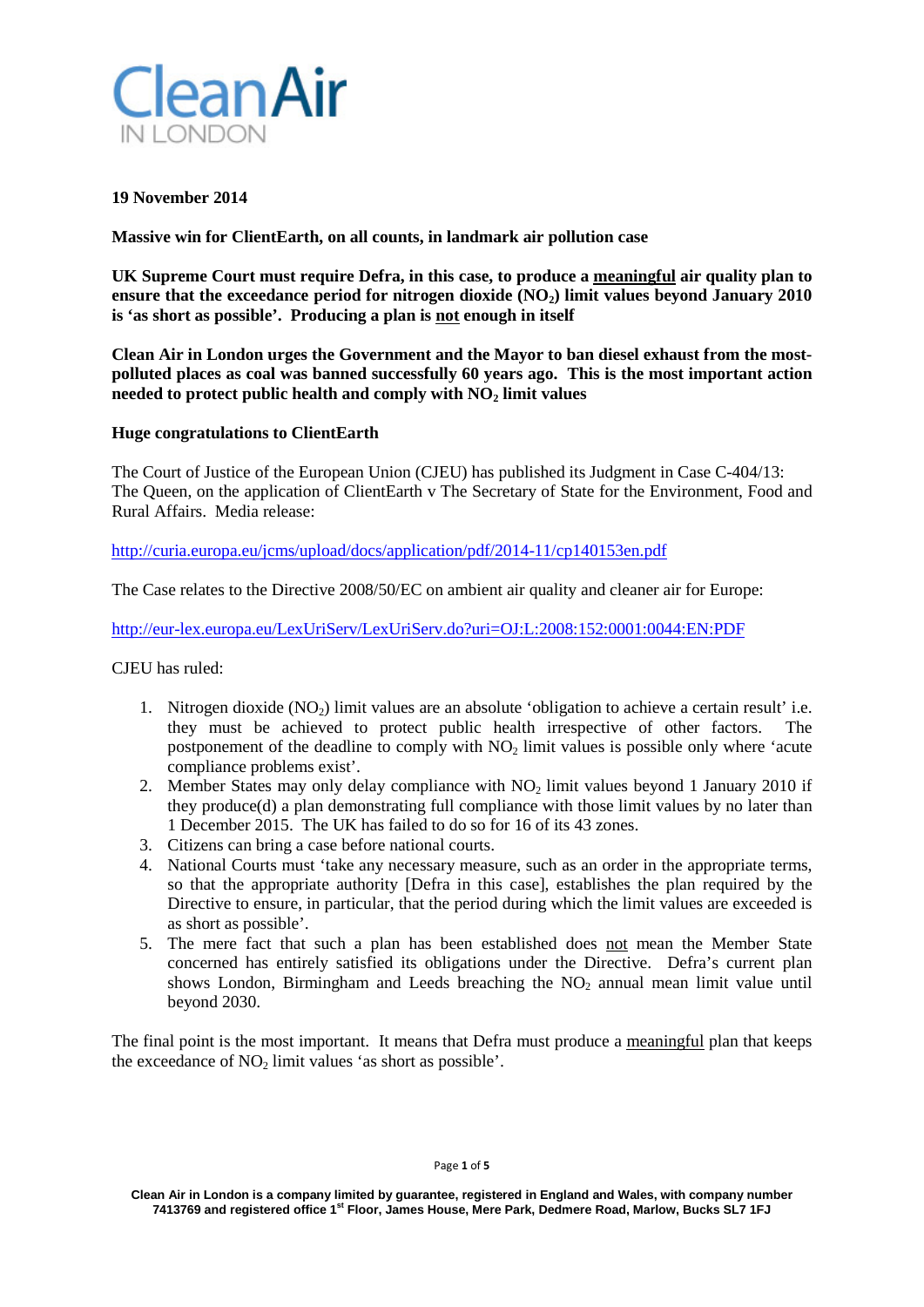

## **Quotes**

Simon Birkett, Founder and Director of Clean Air in London, said:

"This is a massive win for ClientEarth on all counts in a landmark environmental case that could be the most important in a generation.

"This Judgement means early next year the Supreme Court must take any necessary measure to require Defra to produce a meaningful new Air Quality Plan that ensures the exceedance period for nitrogen dioxide  $(NO<sub>2</sub>)$  limit values beyond 1 January 2010 is 'as short as possible'. The Judgement also makes clear that these limit values are absolute 'obligations'.

"Defra's new Plan should address all five of the Healthy Air Campaign's six Policy Calls:

- 1. Support for a more ambitious EU air quality package which delivers real improvements in urban air quality through strict national emissions targets
- 2. Develop and deliver a cross-government national air quality strategy
- 3. Set stricter national air quality objectives for 2030 which align with WHO guidelines;
- 4. Drive a dramatic decrease in the use of diesel, through a range of measures including a national network of low emission zones, and taxation targets;
- 5. Commit to measures to increase sustainable transport, which would reduce overall levels of motor traffic; and
- 6. Provide better public information on air pollution, including a comprehensive warning system for air pollution episodes and clinical advice.

"This Judgement means much more though. It gives citizens across Europe the right to bring actions on air pollution to national courts.

"It also leaves the door wide open to the European Commission to send the UK a final written warning for breaching the NO<sub>2</sub> limit values in 16 of 43 UK zones since 1 January 2010. This would represent the second in a five step process with the final stage involving unlimited lump and daily fines, estimated the Mayor of London as being £300 million per annum per pollutant."

"Most important, the European Court has taken action today to protect UK citizens from the Government and the Mayor's failure to protect us from air pollution. Huge congratulations to ClientEarth, particularly Alan Andrews and James Thornton, and barristers, Dinah Rose QC and Emma Dixon.

"Clean Air in London urges the Government and the Mayor to ban diesel exhaust from the mostpolluted places as coal was banned successfully 60 years ago. This is the most important action needed to protect public health and comply with  $NO<sub>2</sub>$  limit values."

#### Page **2** of **5**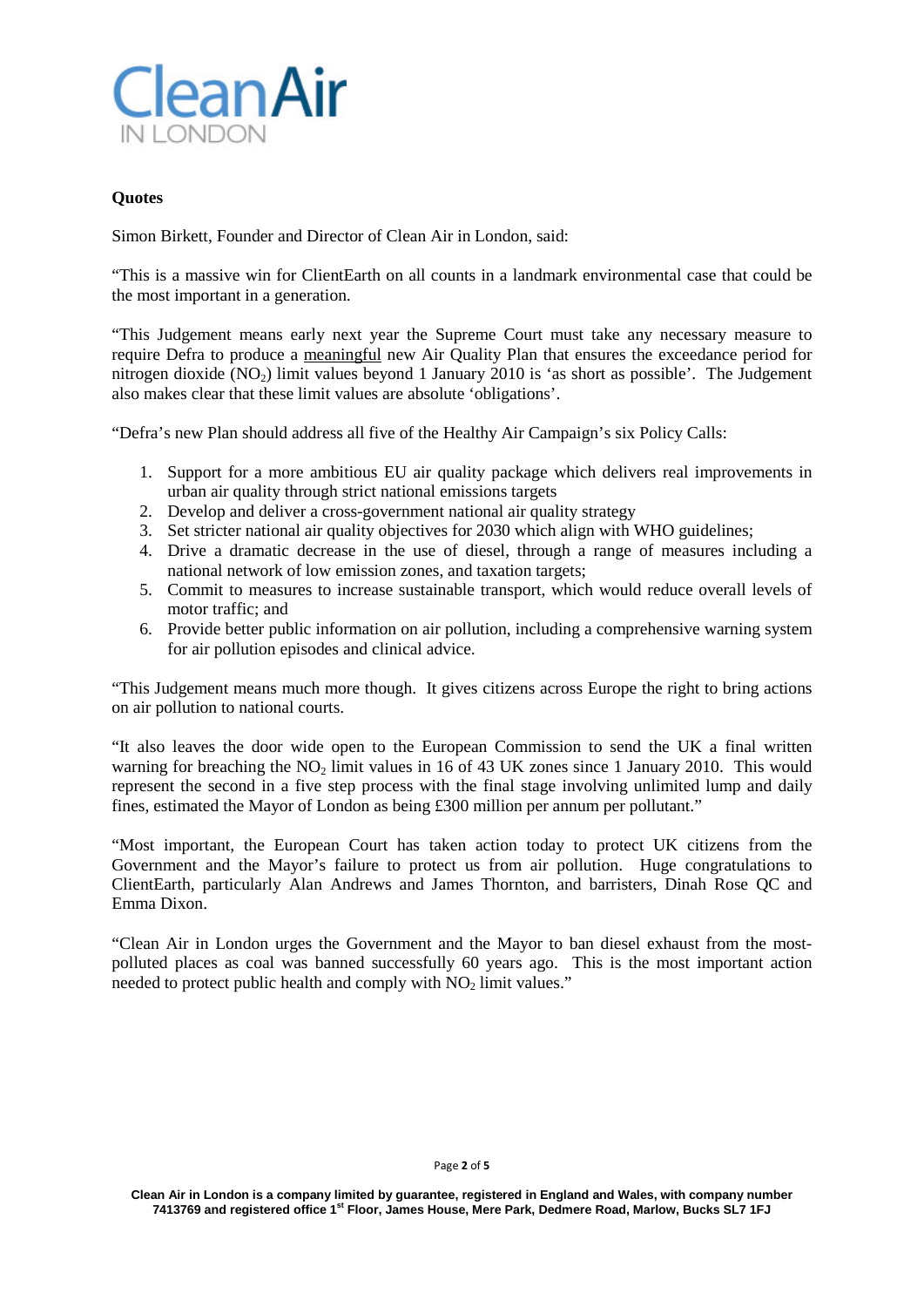

#### **Notes**

## **1. Twitter feed**

<https://twitter.com/CleanAirLondon/lists/eu-clean-air>

# **2. Court of Justice of the European Union**

<http://curia.europa.eu/jcms/upload/docs/application/pdf/2014-11/cp140153en.pdf>

[http://curia.europa.eu/juris/liste.jsf?pro=&lgrec=en&nat=or&oqp=&dates=&lg=&language=en&j](http://curia.europa.eu/juris/liste.jsf?pro=&lgrec=en&nat=or&oqp=&dates=&lg=&language=en&jur=C%2CT%2CF&cit=none%252CC%252CCJ%252CR%252C2008E%252C%252C%252C%252C%252C%252C%252C%252C%252C%252Ctrue%252Cfalse%252Cfalse&num=C-404%252F13&td=%3BALL&pcs=Oor&avg=&page=1&mat=or&jge=&for=&cid=408471) [ur=C%2CT%2CF&cit=none%252CC%252CCJ%252CR%252C2008E%252C%252C%252C%25](http://curia.europa.eu/juris/liste.jsf?pro=&lgrec=en&nat=or&oqp=&dates=&lg=&language=en&jur=C%2CT%2CF&cit=none%252CC%252CCJ%252CR%252C2008E%252C%252C%252C%252C%252C%252C%252C%252C%252C%252Ctrue%252Cfalse%252Cfalse&num=C-404%252F13&td=%3BALL&pcs=Oor&avg=&page=1&mat=or&jge=&for=&cid=408471) [2C%252C%252C%252C%252C%252C%252Ctrue%252Cfalse%252Cfalse&num=C-](http://curia.europa.eu/juris/liste.jsf?pro=&lgrec=en&nat=or&oqp=&dates=&lg=&language=en&jur=C%2CT%2CF&cit=none%252CC%252CCJ%252CR%252C2008E%252C%252C%252C%252C%252C%252C%252C%252C%252C%252Ctrue%252Cfalse%252Cfalse&num=C-404%252F13&td=%3BALL&pcs=Oor&avg=&page=1&mat=or&jge=&for=&cid=408471)[404%252F13&td=%3BALL&pcs=Oor&avg=&page=1&mat=or&jge=&for=&cid=408471](http://curia.europa.eu/juris/liste.jsf?pro=&lgrec=en&nat=or&oqp=&dates=&lg=&language=en&jur=C%2CT%2CF&cit=none%252CC%252CCJ%252CR%252C2008E%252C%252C%252C%252C%252C%252C%252C%252C%252C%252Ctrue%252Cfalse%252Cfalse&num=C-404%252F13&td=%3BALL&pcs=Oor&avg=&page=1&mat=or&jge=&for=&cid=408471)

[http://curia.europa.eu/jcms/jcms/Jo2\\_16799](http://curia.europa.eu/jcms/jcms/Jo2_16799)

[http://ec.europa.eu/avservices/ebs/live.cfm?page=2&utm\\_source=&utm\\_medium=&utm\\_campaig](http://ec.europa.eu/avservices/ebs/live.cfm?page=2&utm_source=&utm_medium=&utm_campaign)  $n=$ 

[http://curia.europa.eu/jcms/jcms/j\\_6/](http://curia.europa.eu/jcms/jcms/j_6/)

## **3. ClientEarth media releases**

[http://www.clientearth.org/news/press-releases/eu-court-rules-uk-government-must-act-to-clean](http://www.clientearth.org/news/press-releases/eu-court-rules-uk-government-must-act-to-clean-up-deadly-air-pollution-2699)[up-deadly-air-pollution-2699](http://www.clientearth.org/news/press-releases/eu-court-rules-uk-government-must-act-to-clean-up-deadly-air-pollution-2699)

[http://www.clientearth.org/news/latest-news/uk-air-pollution-eu-court-judgment-due-on-19](http://www.clientearth.org/news/latest-news/uk-air-pollution-eu-court-judgment-due-on-19-november-2014-2695) [november-2014-2695](http://www.clientearth.org/news/latest-news/uk-air-pollution-eu-court-judgment-due-on-19-november-2014-2695)

[http://www.clientearth.org/201409302655/news/latest-news/new-figures-for-uk-air-pollution](http://www.clientearth.org/201409302655/news/latest-news/new-figures-for-uk-air-pollution-show-the-results-of-government-inaction-2655)[show-the-results-of-government-inaction-2655](http://www.clientearth.org/201409302655/news/latest-news/new-figures-for-uk-air-pollution-show-the-results-of-government-inaction-2655)

[http://www.clientearth.org/201407102598/news/latest-news/uk-will-miss-air-pollution-deadline](http://www.clientearth.org/201407102598/news/latest-news/uk-will-miss-air-pollution-deadline-by-over-20-years-fails-to-suppress-information-in-eu-court-2598)[by-over-20-years-fails-to-suppress-information-in-eu-court-2598](http://www.clientearth.org/201407102598/news/latest-news/uk-will-miss-air-pollution-deadline-by-over-20-years-fails-to-suppress-information-in-eu-court-2598)

[http://www.clientearth.org/201406242584/news/latest-news/eu-court-to-rule-on-uk-air-pollution](http://www.clientearth.org/201406242584/news/latest-news/eu-court-to-rule-on-uk-air-pollution-failings-2584)[failings-2584](http://www.clientearth.org/201406242584/news/latest-news/eu-court-to-rule-on-uk-air-pollution-failings-2584)

[http://www.clientearth.org/201307292244/news/latest-news/supreme-court-asks-europe-to-fast](http://www.clientearth.org/201307292244/news/latest-news/supreme-court-asks-europe-to-fast-track-our-air-pollution-case-2244)[track-our-air-pollution-case-2244](http://www.clientearth.org/201307292244/news/latest-news/supreme-court-asks-europe-to-fast-track-our-air-pollution-case-2244)

<http://www.clientearth.org/201305222185/news/latest-news/victory-in-the-supreme-court-2185>

[http://www.clientearth.org/201303112139/news/latest-news/supreme-court-hears-our-case-on](http://www.clientearth.org/201303112139/news/latest-news/supreme-court-hears-our-case-on-uks-illegal-air-pollution-2139)[uks-illegal-air-pollution-2139](http://www.clientearth.org/201303112139/news/latest-news/supreme-court-hears-our-case-on-uks-illegal-air-pollution-2139)

**Clean Air in London is a company limited by guarantee, registered in England and Wales, with company number 7413769 and registered office 1st Floor, James House, Mere Park, Dedmere Road, Marlow, Bucks SL7 1FJ**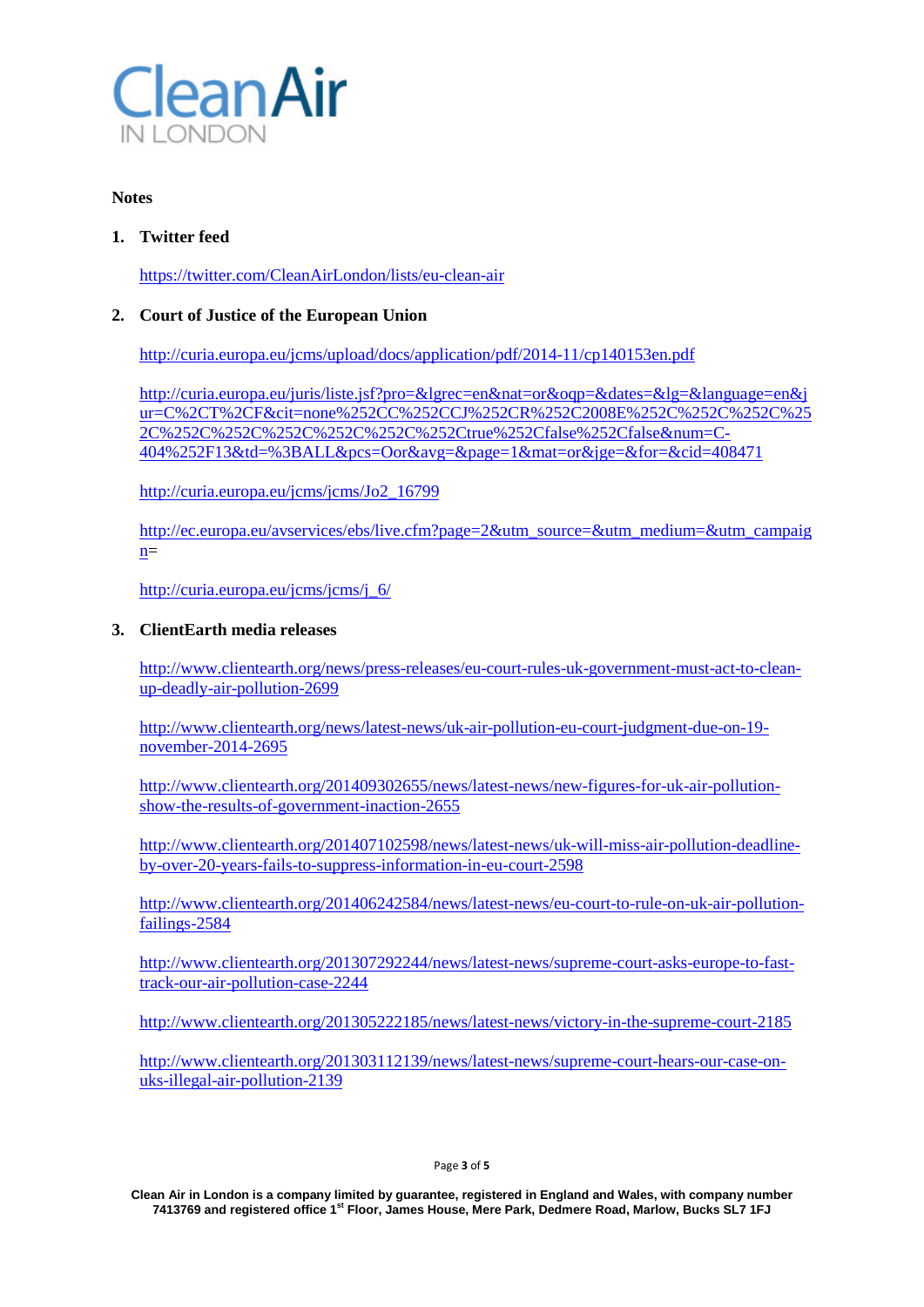

## **4. Health Air Campaign Policy Calls**

<http://healthyair.org.uk/documents/2014/11/healthy-air-campaign-policy-call-2.pdf>

## **5. European Environmental Bureau media releases**

[http://www.eeb.org/index.cfm/news-events/news/eu-court-ruling-on-uke28099s-air-pollution-as](http://www.eeb.org/index.cfm/news-events/news/eu-court-ruling-on-uke28099s-air-pollution-as-commission-mulls-dropping-clean-air-package/)[commission-mulls-dropping-clean-air-package/](http://www.eeb.org/index.cfm/news-events/news/eu-court-ruling-on-uke28099s-air-pollution-as-commission-mulls-dropping-clean-air-package/)

[http://www.eeb.org/index.cfm/news-events/news/member-states-must-oppose-withdrawal-of-key](http://www.eeb.org/index.cfm/news-events/news/member-states-must-oppose-withdrawal-of-key-environmental-proposals-at-eu-level/)[environmental-proposals-at-eu-level/](http://www.eeb.org/index.cfm/news-events/news/member-states-must-oppose-withdrawal-of-key-environmental-proposals-at-eu-level/)

## **6. Defra annual report to the European Commission 2013**

[http://uk](http://uk-air.defra.gov.uk/assets/documents/reports/cat05/1409261329_air_pollution_uk_2013_issue_1.pdf)[air.defra.gov.uk/assets/documents/reports/cat05/1409261329\\_air\\_pollution\\_uk\\_2013\\_issue\\_1.pdf](http://uk-air.defra.gov.uk/assets/documents/reports/cat05/1409261329_air_pollution_uk_2013_issue_1.pdf)

## **7. European Commission's Clean Air Policy Package**

[http://ec.europa.eu/environment/air/clean\\_air\\_policy.htm](http://ec.europa.eu/environment/air/clean_air_policy.htm)

## **8. EU infraction on nitrogen dioxide**

[http://cleanair.london/hot-topics/europe-at-its-best-takes-legal-action-against-uk-at-its-worst-on](http://cleanair.london/hot-topics/europe-at-its-best-takes-legal-action-against-uk-at-its-worst-on-air-pollution/)[air-pollution/](http://cleanair.london/hot-topics/europe-at-its-best-takes-legal-action-against-uk-at-its-worst-on-air-pollution/)

[http://ec.europa.eu/eu\\_law/infringements/infringements\\_decisions\\_en.htm](http://ec.europa.eu/eu_law/infringements/infringements_decisions_en.htm)

## **9. EU and UK legal limits and legislation**

<http://ec.europa.eu/environment/air/quality/standards.htm>

<http://eur-lex.europa.eu/LexUriServ/LexUriServ.do?uri=OJ:L:2008:152:0001:0044:EN:PDF>

[http://www.legislation.gov.uk/uksi/2010/1001/pdfs/uksi\\_20101001\\_en.pdf](http://www.legislation.gov.uk/uksi/2010/1001/pdfs/uksi_20101001_en.pdf)

<http://uk-air.defra.gov.uk/aqma/maps>

## **10. European Environment Agency report 2014**

<http://www.eea.europa.eu/media/newsreleases/europes-cities-still-suffering-from>

## **11. Health impacts on nitrogen dioxide**

<http://erj.ersjournals.com/content/early/2014/02/20/09031936.00114713.abstract>